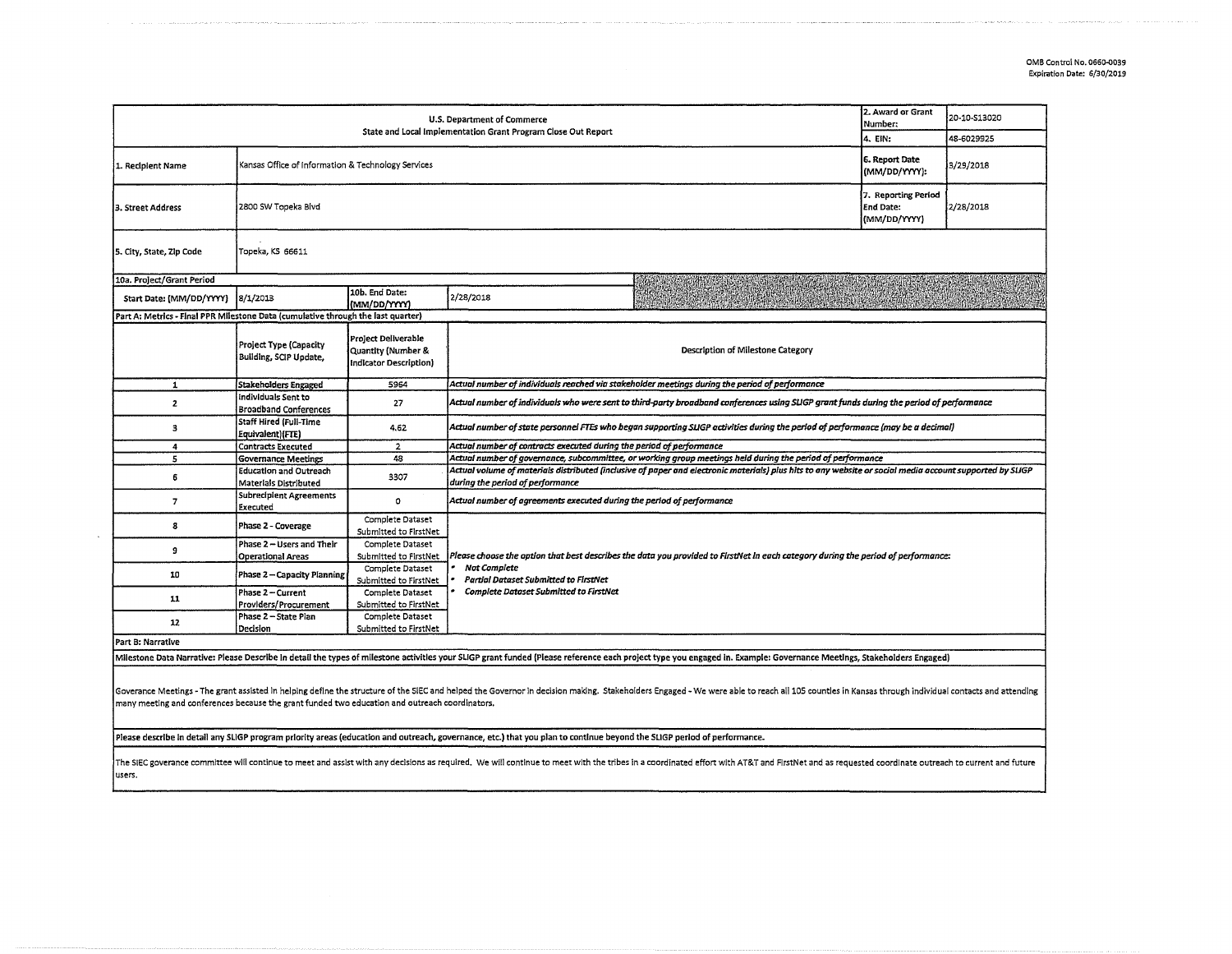$\bar{\alpha}$ 

--------------------------~· =·· ... ···••w ........... "··• ................. .

| Data collection narrative: Please describe in detail the status of your SLIGP funded data collection activities.                                                                              |                                                         |                            |                                                         |              |                          |                                     |                                                         |                                          |  |  |
|-----------------------------------------------------------------------------------------------------------------------------------------------------------------------------------------------|---------------------------------------------------------|----------------------------|---------------------------------------------------------|--------------|--------------------------|-------------------------------------|---------------------------------------------------------|------------------------------------------|--|--|
| We are providing AT&T and FirstNet with the data we previously collected but currently not collecting new data.                                                                               |                                                         |                            |                                                         |              |                          |                                     |                                                         |                                          |  |  |
| Please describe in detail any data collection activities you plan to continue beyond the SLIGP period of performance.                                                                         |                                                         |                            |                                                         |              |                          |                                     |                                                         |                                          |  |  |
| As requested by AT&T and FirstNet, we will provide infrastructure information and contact information for designated public safety entities.                                                  |                                                         |                            |                                                         |              |                          |                                     |                                                         |                                          |  |  |
| Lessons Learned: Please share any lessons learned or best practices that your organization implemented during your SLIGP project.                                                             |                                                         |                            |                                                         |              |                          |                                     |                                                         |                                          |  |  |
| Part C: Staffing                                                                                                                                                                              |                                                         |                            |                                                         |              |                          |                                     |                                                         |                                          |  |  |
| Staffing Table - Please provide a summary of all positions funded by SLIGP.                                                                                                                   |                                                         |                            |                                                         |              |                          |                                     |                                                         |                                          |  |  |
| Name                                                                                                                                                                                          |                                                         | FTE%                       | Project(s) Assigned                                     |              |                          |                                     |                                                         | Change                                   |  |  |
| Outreach Coordinator                                                                                                                                                                          |                                                         |                            | 100 Outreach and education                              |              |                          |                                     |                                                         | No Change                                |  |  |
| Outreach Coordinator                                                                                                                                                                          |                                                         |                            | 100 Outreach and education                              |              |                          |                                     |                                                         | No Change                                |  |  |
| Grant Administrator                                                                                                                                                                           |                                                         |                            | 100 Administer SLIGP grant                              |              |                          |                                     |                                                         | No Change                                |  |  |
| OEC Trainer                                                                                                                                                                                   |                                                         |                            | 54 Dissemination of SLIGP information to general public |              |                          |                                     |                                                         | left project                             |  |  |
| OEC Trainer                                                                                                                                                                                   | Stidissemination of SLIGP information to acnoral public |                            |                                                         |              |                          |                                     | left project                                            | CP B                                     |  |  |
| عسقة<br>Part D: Contracts and Funding                                                                                                                                                         | 54 Provide oversignt of all SLIGP Project ectivities    |                            |                                                         |              |                          |                                     | <u>lett omied</u>                                       | 5 35 8                                   |  |  |
| Subcontracts Table - Include all subcontractors engaged during the period of performance. The totals from this table must equal the "Subcontracts Total" in your Budget Worksheet<br>Name     |                                                         |                            | <b>Subcontract Purpose</b>                              |              | Түре<br>(Vendor/Subrec.) | RFP/RFQ Issued (Y/N)                | <b>Total Federal Funds</b><br>Allocated                 | <b>Total Matching Funds</b><br>Allocated |  |  |
| <b>KUCR</b>                                                                                                                                                                                   |                                                         | GIS, Data Processing, Maps |                                                         |              | Vendor                   | N                                   | \$32,155.00                                             | \$0.00                                   |  |  |
| KUCR                                                                                                                                                                                          |                                                         |                            | GIS, Data Processing, Maps                              |              | Vendor                   | N                                   | \$25,495,00                                             | \$0.00                                   |  |  |
|                                                                                                                                                                                               |                                                         |                            |                                                         |              |                          |                                     |                                                         |                                          |  |  |
| <b>Budget Worksheet</b>                                                                                                                                                                       |                                                         |                            |                                                         |              |                          |                                     |                                                         |                                          |  |  |
| Columns 2, 3 and 4 must match your project budget for the entire award and your final SF 424A. Columns 5, 6, and 7 should list your final budget figures, cumulative through the last quarter |                                                         |                            |                                                         |              |                          |                                     |                                                         |                                          |  |  |
| Project Budget Element (1)                                                                                                                                                                    | Federal Funds Awarded (2)                               |                            | Approved Matching<br>Funds (3)                          |              | Total Budget (4)         | Final Federal Funds<br>Expended (5) | <b>Final Approved</b><br>Matching Funds<br>Expended [6] | Final Total funds<br>Expended (7)        |  |  |
| a. Personnel Salaries                                                                                                                                                                         | \$633,804,00                                            |                            | \$190,469.00                                            |              | \$824,273.00             | \$938,394.57                        | \$150,469,48                                            | \$828,864.05                             |  |  |
| <b>b. Personnel Fringe Benefits</b>                                                                                                                                                           | \$256,180.00                                            |                            | \$70,232.00                                             |              | \$326,412.00             | \$240,494.80                        | \$70,231,85                                             | \$310,726,65                             |  |  |
| c. Travel                                                                                                                                                                                     | \$143,680,00                                            |                            | \$18,849.00                                             |              | \$162,529.00             | \$92,542.48                         | \$18,849.25                                             | \$111,391.74                             |  |  |
| d. Equipment                                                                                                                                                                                  |                                                         | \$0.00                     |                                                         |              | \$0.00                   | \$0.00                              | \$0,00                                                  | \$0.00                                   |  |  |
| e. Materials/Supplies                                                                                                                                                                         |                                                         | \$16,371.00                |                                                         | \$16,371.00  |                          | \$11,972.97                         | \$0.00                                                  | \$11,972.97                              |  |  |
| . Subcontracts Total                                                                                                                                                                          | \$186,035.00                                            |                            | \$0,00                                                  | \$186,035.00 |                          | \$57,650.00                         | \$0.00                                                  | \$57,650.00                              |  |  |
| z. Other                                                                                                                                                                                      | \$14,720.00                                             |                            | \$33,147.00                                             | \$47,867.00  |                          | \$10,478,62                         | \$100,492.60                                            | \$110,971.22                             |  |  |
| <b>Indirect</b>                                                                                                                                                                               | 50,00                                                   |                            | \$0.00                                                  | \$0.00       |                          | \$0.00                              | \$0.00                                                  | S0.00                                    |  |  |
| h. Total Costs                                                                                                                                                                                | \$1,250,790.00                                          |                            | \$312,697.00                                            |              | \$1,563,487,00           | \$1,051,533,44                      | \$380,045.19                                            | \$1,431,576.63                           |  |  |
| . % of Total                                                                                                                                                                                  | 80%                                                     |                            | 20%                                                     |              | 100%                     | 73%                                 | 27%                                                     | 100%                                     |  |  |

. . . . . . . .